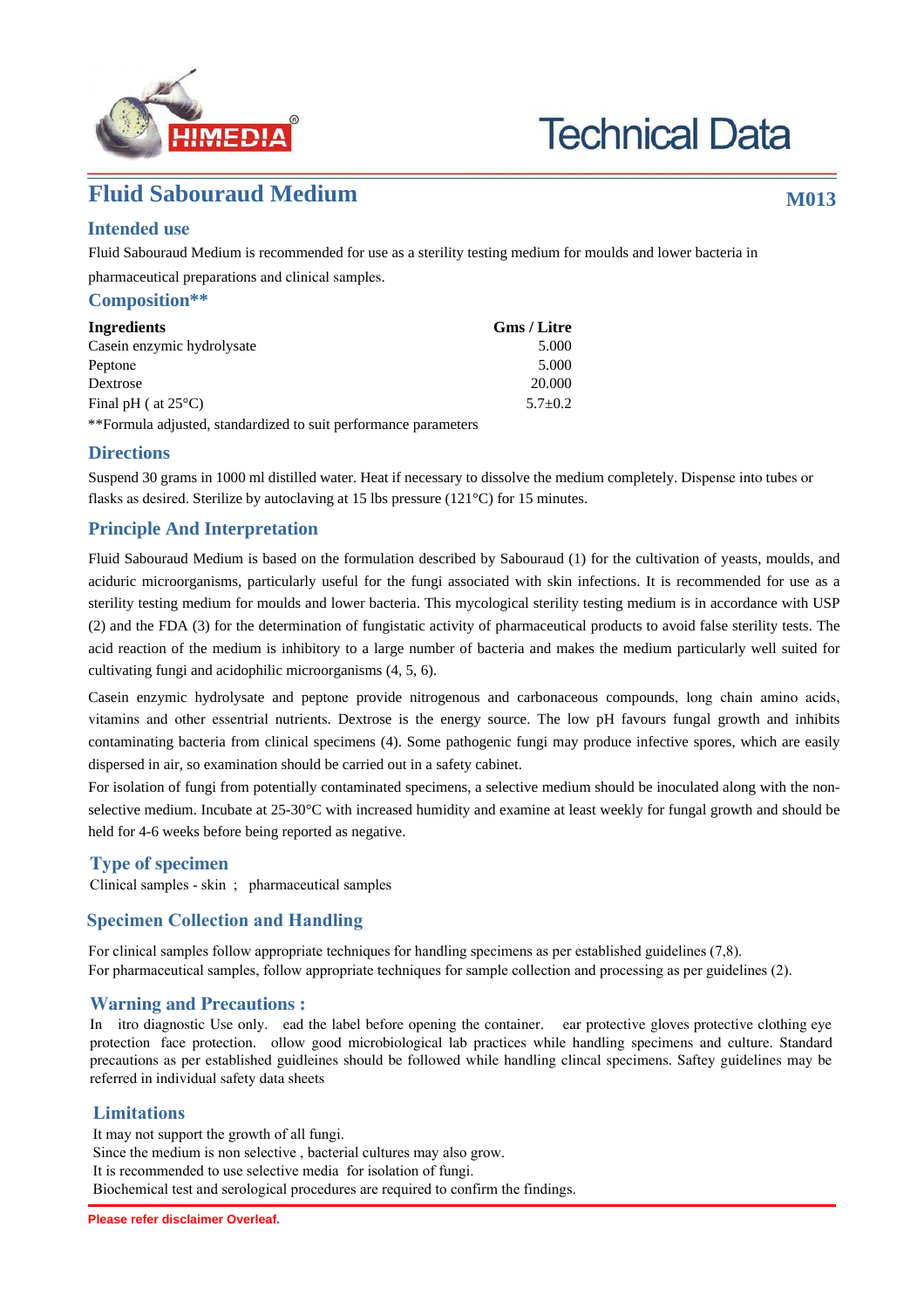# **Performance and Evaluation**

Performance of the medium is expected when used as per the direction on the label within the expiry period when stored at recommended temmperature.

### **Quality Control**

#### **Appearance**

Cream to yellow homogeneous free flowing powder

## **Colour and Clarity of prepared medium**

Light amber coloured, clear solution without any precipitate

#### **Reaction**

Reaction of 3.0% w/v aqueous solution at  $25^{\circ}$ C. pH :  $5.7\pm0.2$ 

#### **pH**

5.50-5.90

### **Cultural Response**

M013: Cultural characteristics observed after an incubation at 25-30°C for 48-72 hours.

| <b>Organism</b>                                | <b>Inoculum</b> | Growth    |
|------------------------------------------------|-----------------|-----------|
| <b>Cultural Response</b>                       |                 |           |
| Escherichia coli ATCC<br>25922                 | $50-100$        | luxuriant |
| Lactobacillus casei ATCC<br>9595               | 50-100          | luxuriant |
| *Aspergillus brasiliensis<br><b>ATCC 16404</b> | $50-100$        | luxuriant |
| Candida albicans ATCC<br>10231                 | 50-100          | luxuriant |
| Saccharomyces cerevisiae<br>ATCC 9763          | 50-100          | luxuriant |

*Key - \*- Formerly known as Aspergillus niger*

## **Storage and Shelf Life**

Store below 10-30°C in a tightly closed container and the prepared medium at 2-8°C. Use before expiry date on the label. On opening, product should be properly stored dry, after tightly capping the bottle inorder to prevent lump formation due to the hygroscopic nature of the product. Improper storage of the product may lead to lump formation. Store in dry ventilated area protected from extremes of temperature and sources of ignition Seal the container tightly after use. Use before expiry date on the label.

Product performance is best if used within stated expiry period. .

### **Disposal**

User must ensure safe disposal by autoclaving and/or incineration of used or unusable preparations of this product. Follow established laboratory procedures in disposing of infectious materials and material that comes into contact with clinical sample must be decontaminated and disposed of in accordance with current laboratory techniques (7,8).

### **Reference**

1. Sabouraud K., 1892, Ann. Dermatol. Syphilol, 3:1061.

2. The United States Pharmacopoeia, 2006, USP29/NF24, The United States Pharmacopeial Convention. Rockville, MD

3. Food and Drug Administration, 1992, Bacteriological Analytical Manual, 7th Edition. F. D. A Washington, D. C.

4. Murray P. R., Baron E. J., Jorgensen J. H., Pfaller M. A., Yolken R. H., (Eds.), 2003, Manual of Clinical Microbiology, 8th Ed., ASM, Washington, D.C.

5. Ajello L., Georg L. K., Kaplan W. and Kaufman L., 1963, Laboratory Manual for Medical Mycology, DHEW Publication No. 994, US Govt. Printing Office, Washington, D.C.

6. Kavon Chung and Bennett, 1992, Medical Mycology, Lea and Febiger, Philadelphia, Pa.

7. Isenberg, H.D. Clinical Microbiology Procedures Handb0ook. 2<sup>nd</sup> Edition.

8. Jorgensen,J.H., Pfaller , M.A., Carroll, K.C., Funke, G., Landry, M.L., Richter, S.S and Warnock., D.W. (2015) Manual of Clinical Microbiology, 11th Edition. Vol. 1.

**Please refer disclaimer Overleaf.**